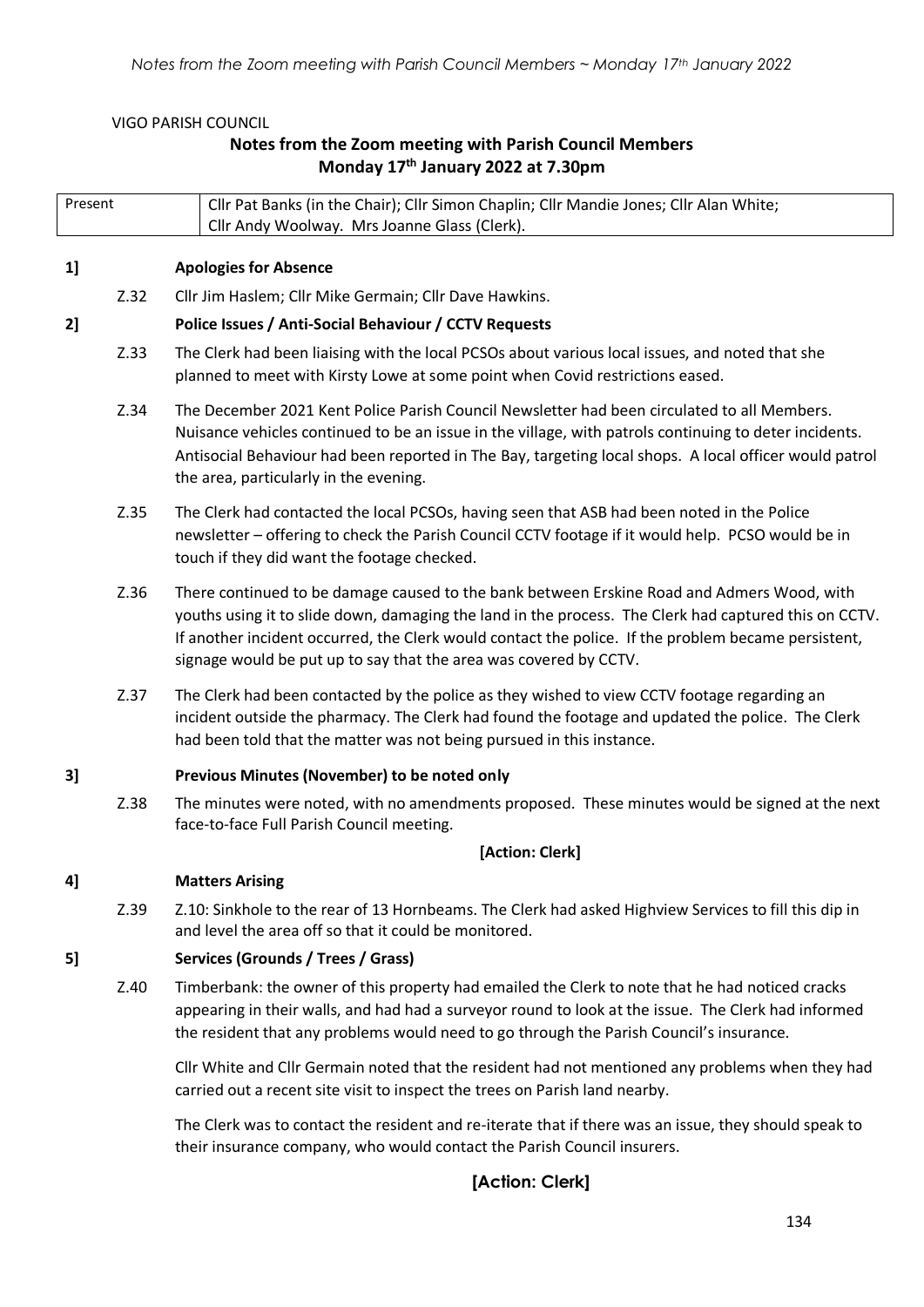- Z.41 Timberbank: The resident had contacted the Clerk regarding trees in their rear garden. They wished to remove the trees and had applied to Gravesham Borough Council for approval. GBC were informing the resident that they needed to get a report carried out on the trees, but the resident did not understand why as the trees were not native trees. The Clerk had informed the resident that VPC were unable to assist, and that the resident needed to resolve this with Gravesham Borough Council.
- Z.42 Timberbank: The resident had contacted the Clerk regarding a tree which was overhanging their garden. The tree appeared to be located in the school grounds, but the Clerk established that the tree was actually located on land that belonged to the Parish Council, but had been enclosed by the school (with approval via an agreement). The Clerk would arrange for this overhang to be removed by the Parish Contractor.

# **[Action: Clerk]**

- Z.43 Highview: The resident had cleared all the debris that was located in the road gutters in the location of their property and the neighbouring area. The debris had been left on Parish Land, and the Clerk had arranged for Highview Services to remove and dispose of this.
- Z.44 It was noted that the area outside the school had been repaired by the Parish contractor. However, Cllr Chaplin felt there were more areas that needed attention. Cllr Chaplin would send photographs to the Clerk, so that she could speak to Highview Services regarding this.

# **[Action: Cllr Chaplin / Clerk]**

Z.45 Cllr White noted that 2 or 3 of the planters in Beech Mast were being maintained by one person (a resident). Cllr White thought the resident may be happy to maintain all three. Cllr White would try to get details of the resident so that the Clerk could contact him.

## **[Action: Cllr White]**

### **6] Planning**

- Z.46 Z.11: 13 Hornbeams. GBC20212431: Application for the variation of condition 3 attached to planning permission ref. no. 20190364 for the erection of a single storey front extension, to allow the retention of the Redland 49 dark grey roof tiles. The Clerk had responded to Gravesham Borough Council as agreed.
- Z.47 Z.12: 15 Churchside. GBC20211496: Conversion of existing garage and store into habitable rooms. The Clerk had responded to Gravesham Borough Council as agreed.
- Z.48 20211474: 2 Woodside: erection of single storey side extension. The plans for this were inspected and discussed. It was noted that it appeared the access to the garage would be blocked by constructing the extension. However, there was adequate off street parking available. There were no objections to the application. Clerk to respond accordingly.

## **[Action: Clerk]**

### **7] Covenant Three Applications**

Z.49 Hornbeams: The resident had supplied details of the planting scheme which would form part of the drive installation at her property. The drive had previously been approved by Vigo Parish Council. It was noted that some planting proposed for the front may be a covenant breach – therefore the Clerk had emailed to confirm, and had been told that the planting would not exceed 0.5 metres, and was to provide natural drainage as there was a slight slope to the neighbours garden. There were no objections. The Clerk would write giving approval, reiterating that the drive must be permeable.

# **[Action: Clerk]**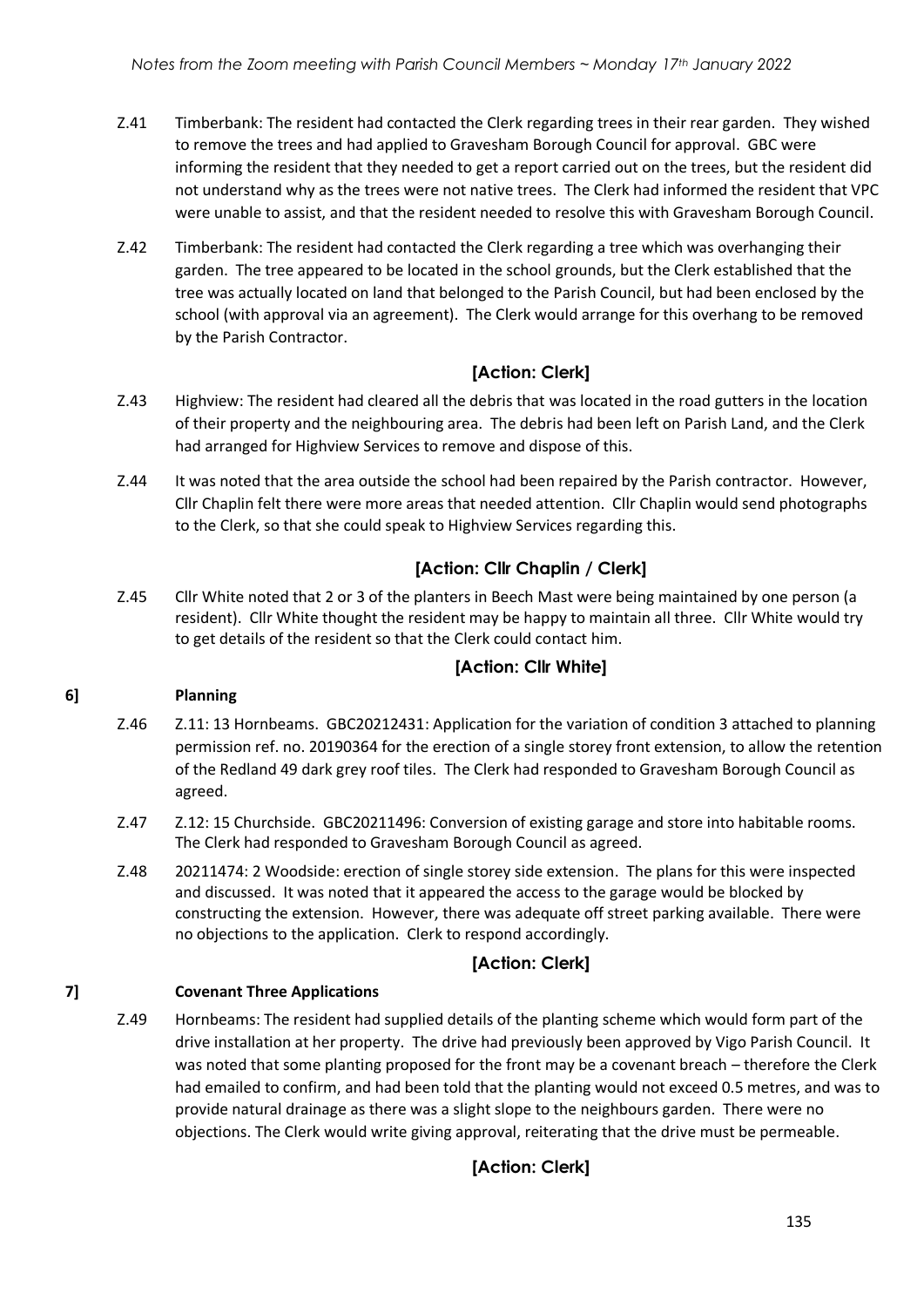Z.50 Churchside: Removal of 5 x existing conifer / leylandii trees, and planting of a beech hedge. The beech hedge would be planted on resident's land on the outside of the existing wall. The Clerk had been told that the replanting was a condition of the GBC approval to remove the trees.

This is because, although not native trees, Gravesham Borough Council felt that they needed to be replaced in order to maintain the character of the area and to ensure net loss of biodiversity is minimal. The prominence of this site was such that it was considered important that replacement trees or shrubs were planted there. Although Cllr White was unhappy with GBCs insistence on replanting, the remaining Council Members had no objection to the planting of a Beech Hedge, as long as it was kept well maintained and did not encroach on the adjacent pathway. Clerk to write giving covenant approval.

# **[Action: Clerk]**

Z.51 Hornbeams: The resident had contacted the Clerk to ask for the Parish Council to reconsider their decision to NOT allow a drop kerb at this property (letter dated November 2020). The reason the resident wished the proposal to be re-considered was that they were now living back in the property (having let it out previously) and other residents now had drop kerbs which parking more difficult for them as they did not have a drop kerb.

The Clerk informed that there were two reasons the drop kerb was refused, the first being that a small area of Parish Land would need to be driven over to access the drive; the second being that the proposal would mean dropping two kerb stones in front of a neighbouring property.

The resident claimed they had spoken to their neighbour who did not object to the kerbs in front of their property being dropped.

However, the Parish Council felt their original reasoning was still valid, and that a drop kerb at this property would exacerbate an already difficult parking situation in the road. Clerk to update the resident.

# **[Action: Clerk]**

Z.52 Churchside: Request for approval for change of window frames to dark grey (clear glass). These would be in a similar style to the neighbouring property. It was noted, that following the change in policy with regard to covenants, grey windows would now be approved. Clerk to respond giving covenant approval accordingly.

## **[Action: Clerk]**

Z.53 Highview: The resident had written to ask for covenant approval to remove their rear extension (erected by the previous resident in the 1980s). The resident planned to take the rear of the house back to the condition when it was originally built and would replace the back doors with like for like in but in white UPVC units. There were no objections, Clerk to respond accordingly.

# **[Action: Clerk]**

Z.54 Beech Mast: original request to increase the height of their rear fence. The Clerk had emailed the resident to remind them that the Parish Council would like a site meeting to discuss the matter prior to them making any decisions on this matter. The resident responded to state that the plans were on hold at the moment due to personal circumstances. This was now filed as pending.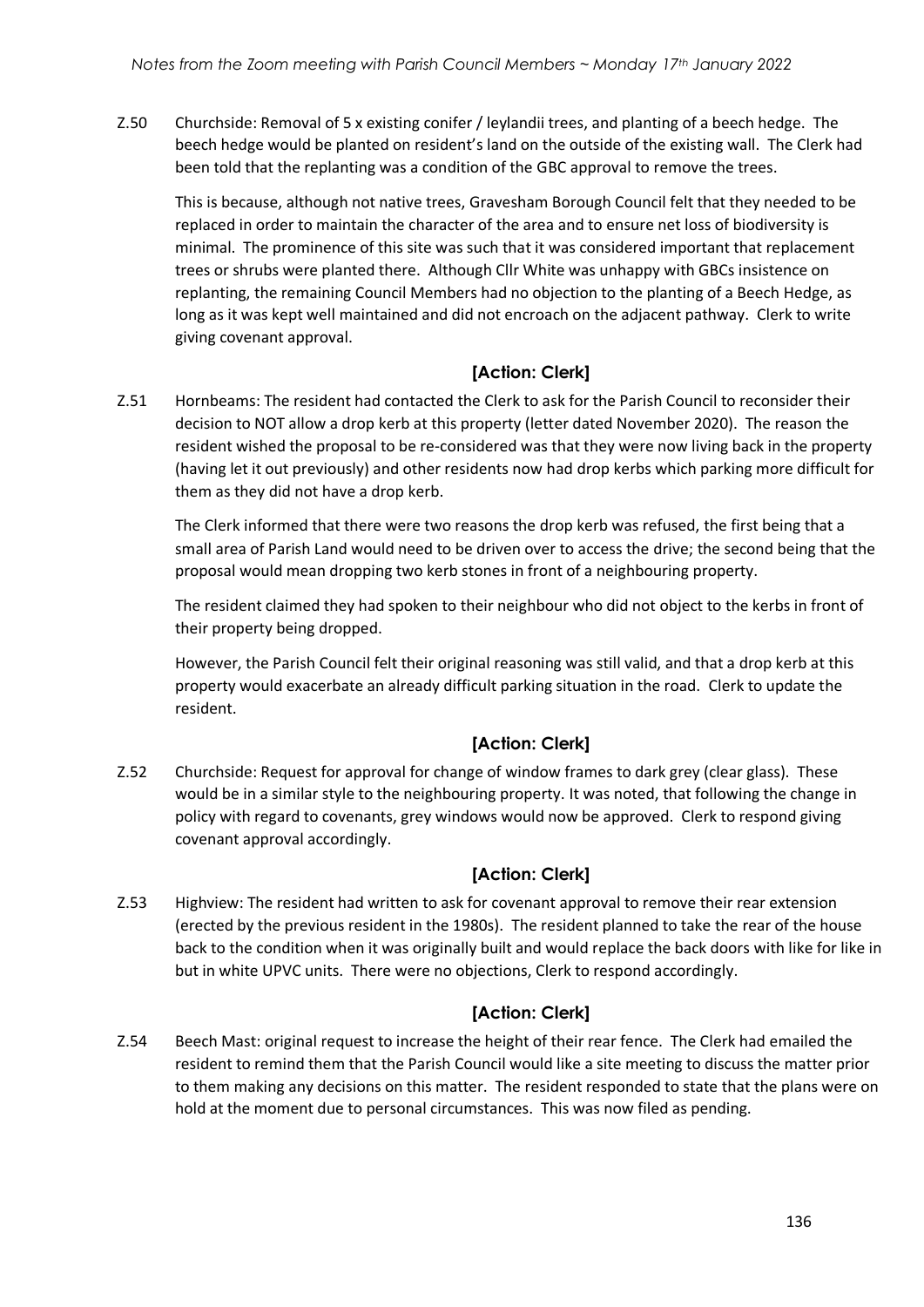#### **8] Fowlers Stone Wood**

- Z.55 Z.30: Fowlers Stone Wood: Second satellite dish erected on a high pole. The Clerk had updated GBC Planning Enforcement regarding this.
- Z.56 It was noted that the Planning Inquiry had now been re-scheduled for May 2022.
- Z.57 Cllr Banks reported that the lack of Enforcement Notice had been discussed at a recent Chairs meeting. It was anticipated that the Enforcement Notice would be issued in the coming weeks.
- Z.58 Community Impact Statement. In order for the Clerk to draft a CIS, letters had been sent to some residents, asking for them to describe the impact the Fowlers Stone Wood development had had on them. The Clerk had received 14 responses, with only one being positive. The Clerk would now work on the draft CIS.

## **[Action: Clerk]**

#### **Adverse Possession**

**9]** Z.59 Mr Eastland (Kingsley Smith Solicitors) had informed the Clerk that he had now received details of all the title numbers from Land Registry in relation to the areas of land in question, it appeared they were all registered. He was not applying to Land Registry for copies of the title deeds and would revert to the Parish Council as soon as he had received them.

#### **Covenant Breaches**

**10]** Z.60 Highview: Cllr Banks noted that the porch at this location now appeared to have been finished, despite no covenant approval having been given, and the matter being dealt with by solicitors.

> The resident's solicitor had contacted the Parish Solicitor to state she had advised the resident to seek more specialist advice on the matter, and respectfully asked that the Parish Council consider waiting for this to happen, so the resident could consider their position going forward.

The Parish Council agreed to allow a period of 28 days for the resident to seek and receive the specialist advice. Clerk to update Boys & Maughan.

Additionally, moving forward, Mr Baker (Boys & Maughan) suggested that a Barrister could be engaged to study the original title and expose any weak areas. The cost of this would be £2,500 plus VAT. The Parish Council would consider this course of action as and when necessary.

Further advice had also been received regarding possible courses of action and associated costs. This advice was duly noted.

## **[Action: Clerk]**

### **11] Memorial Benches / Wildflower Meadows**

Z.61 The Clerk reported that she had ordered the memorial bench as agreed. Lead time for delivery was between 2 & 3 weeks. It was noted that the costs for the bench had increased since the original enquiry had been made, but it still fell within the expected budget. The lady who had made the donation for the bench was currently out of the country and would like the installation to be delayed until she returned, this was agreed.

## **[Action: pending]**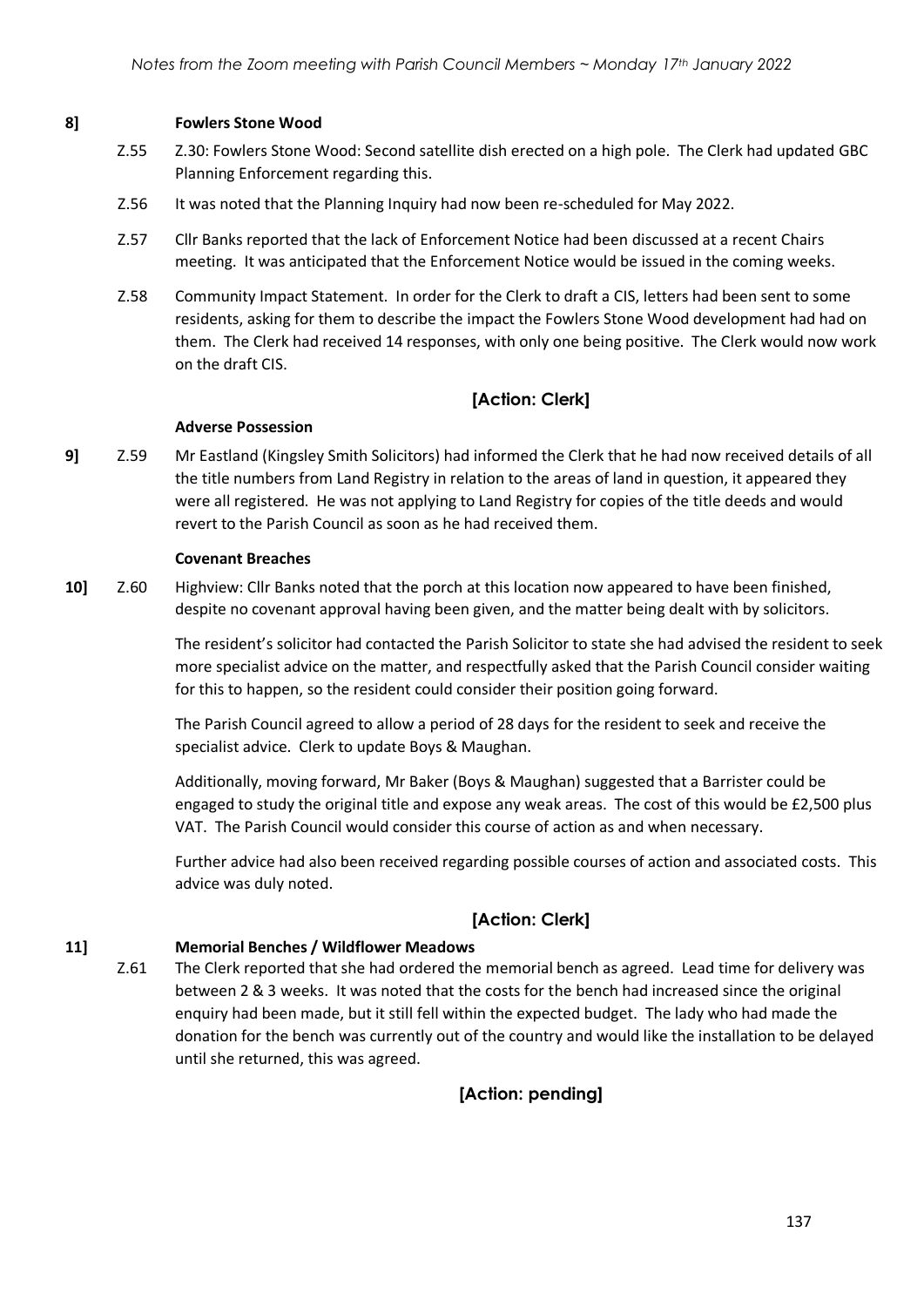Z.62 Wildflower meadows. The Clerk was concerned that time was passing and not much progress had been made on this matter. Cllr Jones reported that she had met with the grounds maintenance team, and that she had a list of proposed locations which she would forward to Council Members for discussion.

It was thought that perhaps starting with one or two smaller areas would be a good way forward. Or perhaps to participate in No Mow May in one or two areas.

## **[Action: Cllr Jones]**

### **Fly Tipping**

**12]** Z.63 Cllr Banks noted that she had reported the flytipping in Commority Road to Cllr Bryan Sweetland, who had referred the matter to another Council Member, Mr. Michael Hill (Cabinet Member for Community and Regulatory Services). The flytipping had subsequently been removed.

> It was noted that it would be very useful if there was something in place to hinder larger vehicles from gaining access. When the by-way was repaired and re-surfaced some years ago, large wooden posts were installed. The Parish wondered if it would be possible to reinstate these, with a firmer fixing to prevent them from being removed.

Cllr Banks would draft a letter of thanks to Mr. Hill, and to ask about the possibility of posts being reinstalled.

## **[Action: Cllr Banks]**

### **Casual Vacancy**

**13]** Z.64 The Clerk had been contacted by the Meopham Clerk, who thought he may know of someone who would be interested in the vacancy (a Vigo resident).

Cllr Chaplin also knew another village resident who may be interested.

The Clerk noted that they would be welcome to apply when the vacancy was advertised.

### **[Action: Clerk]**

### **14] Street Lighting**

- Z.65 Z.03: The Clerk had emailed Mr Bonner to inform him that he had been successful in winning the Parish Council contract to maintain the streetlights. The Clerk has asked for Mr Bonner to supply a draft contract as soon as possible.
- Z.66 JC Electrical (who had also quoted for the maintenance contract) had asked for feedback as to why they had not been successful. The Clerk had liaised with Cllr Haslem and responded to JC Electrical accordingly.
- Z.67 As the Parish Council were now insuring with Hiscox (having previously been with Axa) the Clerk had asked Gallagher (broker) to get a quote to insure for full cover per light, and also to ensure that the public liability cover was sufficient for the new assets.
- Z.68 The Parish Council had met with Gravesham Borough Council and Kent County Council again, and received assurances that all outstanding issues / repairs would be funded by GBC and carried out by KCC. It may be that repairs were not carried out until after the  $1<sup>st</sup>$  April handover, but if the issues / faults were noted before the handover, then they would be funded by GBC and repaired by KCC.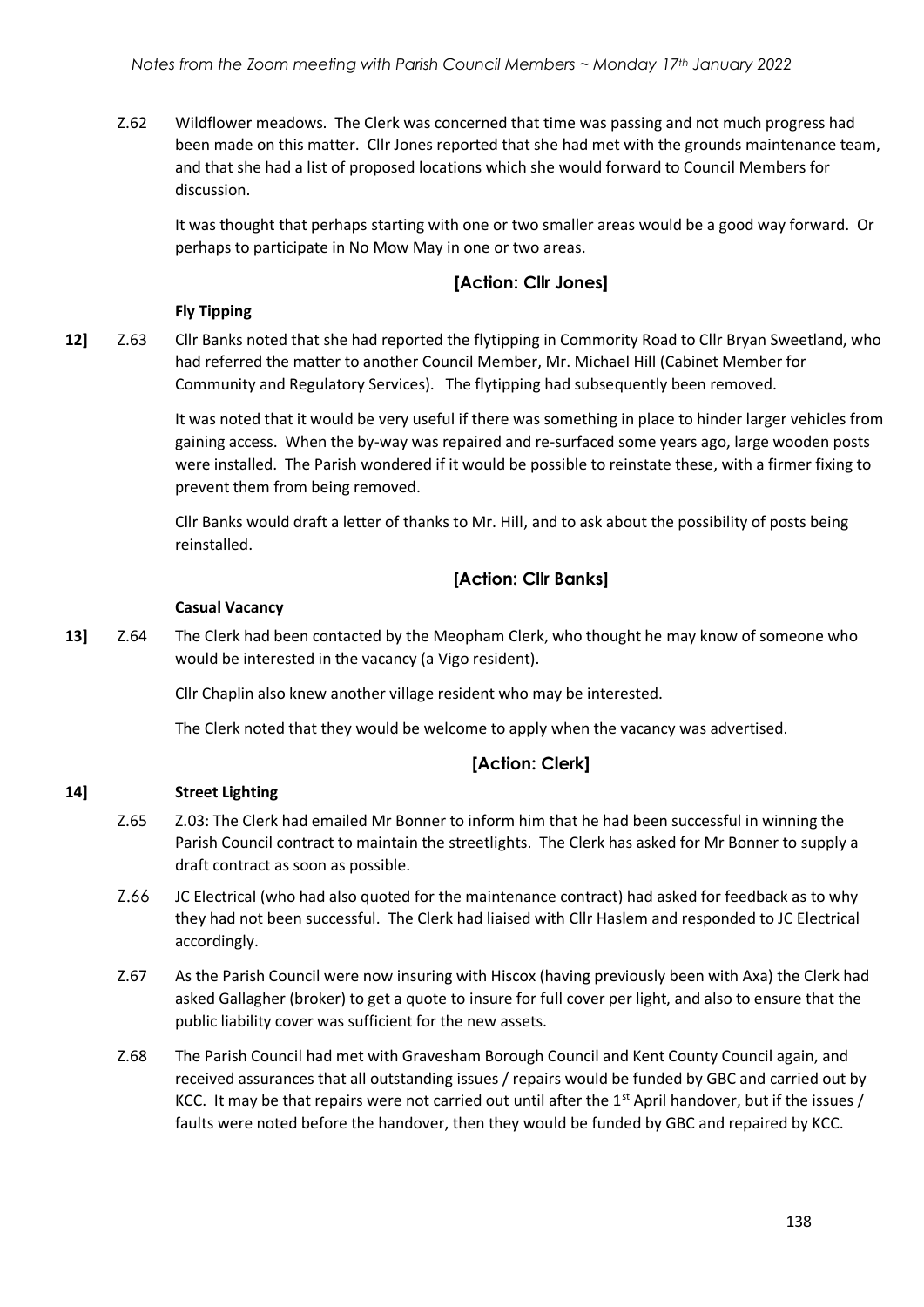Z.69 The issue with the inventory needing to be updated was ongoing – until this was completed the Parish could not apply for an unmetered supply certificate.

### **Playpark / ball park**

**15]** Z.70 An operational inspection of the Play Park and MUGA had been carried out on 15 December 2022 by The Play Inspection Company. A copy of the report had been sent to the Clerk. There were no urgent issues to be addressed, the Clerk would look through the report and action as necessary.

## **[Action: Clerk]**

#### **Finance**

**16]** Z.71 The following payments had been agreed and paid prior to the meeting:

Geoxsphere, £156, annual Parish Online Membership.

Z.72 The following payments were agreed and would be authorised by Cllr Banks & Cllr White:

| 17.01.22 | D/P | Jo Glass           | 14.39   | Zoom Payment Jan / Feb                     |
|----------|-----|--------------------|---------|--------------------------------------------|
| 17.01.22 | D/P | <b>Viking</b>      | 47.04   | Inv 843327                                 |
| 17.01.22 | D/P | <b>Viking</b>      | 40.39   | Inv 8241346                                |
| 17.01.22 | D/P | Vigo Village Hall  | 820.75  | Inv 203 (rent)                             |
| 17.01.22 | D/P | Vigo Village Hall  | 20.25   | Inv 204 (pop up café)                      |
| 17.01.22 | D/P | Hoist & Co Fencing | 32.16   | <b>Inv S1-57</b>                           |
| 17.01.22 | D/P | <b>SLCC</b>        | 215.00  | Society of Local Council Clerks Membership |
| 28.01.22 | D/P | I Glass            | 1566.65 | January Salary (Clerk)                     |

Z.73 The following regular payments were authorised:

| 07.01.22 | D/D | <b>Nest</b>             | 100.85  | <b>Clerk Pension</b>             |
|----------|-----|-------------------------|---------|----------------------------------|
| 21.01.22 | D/D | Gravesham BC            | 78.20   | Paladin Bins                     |
| 25.01.22 | D/D | <b>J&amp;F Accounts</b> | 29.40   | Payroll Charges January          |
| 27.01.22 | D/D | <b>British Telecom</b>  | 49.14   | Telephone / Broadband January    |
| 28.12.22 | D/D | Mr Paul Agley           | 5010.00 | <b>Highview Services January</b> |

Z.74 The following income was noted: £87.43: KALC – Government Covid Grant.

## **[Action: Clerk]**

#### **17] Pop Up Café**

Z.75 The next dates for the Pop Up Café were scheduled for  $2^{nd}$  February 2022 &  $2^{nd}$  March 2022. The Clerk would liaise with the previous helpers

#### **Jubilee**

**18]** Z.76 The Clerk reported that the quoted cost to light up the water tower was £600 (for static lights) or £2000 for lighting that would move. The cost of a beacon on the green (gas beacon) would be £450.

> It was agreed it would be good if the Parish Council could have both – the Clerk was to look into costings for the whole event (including a street party) and report back to the next meeting.

Cllr Banks would explore the possibility of having a choir at the beacon lighting. The Clerk would try to get the working party together to discuss further.

## **[Action: Clerk]**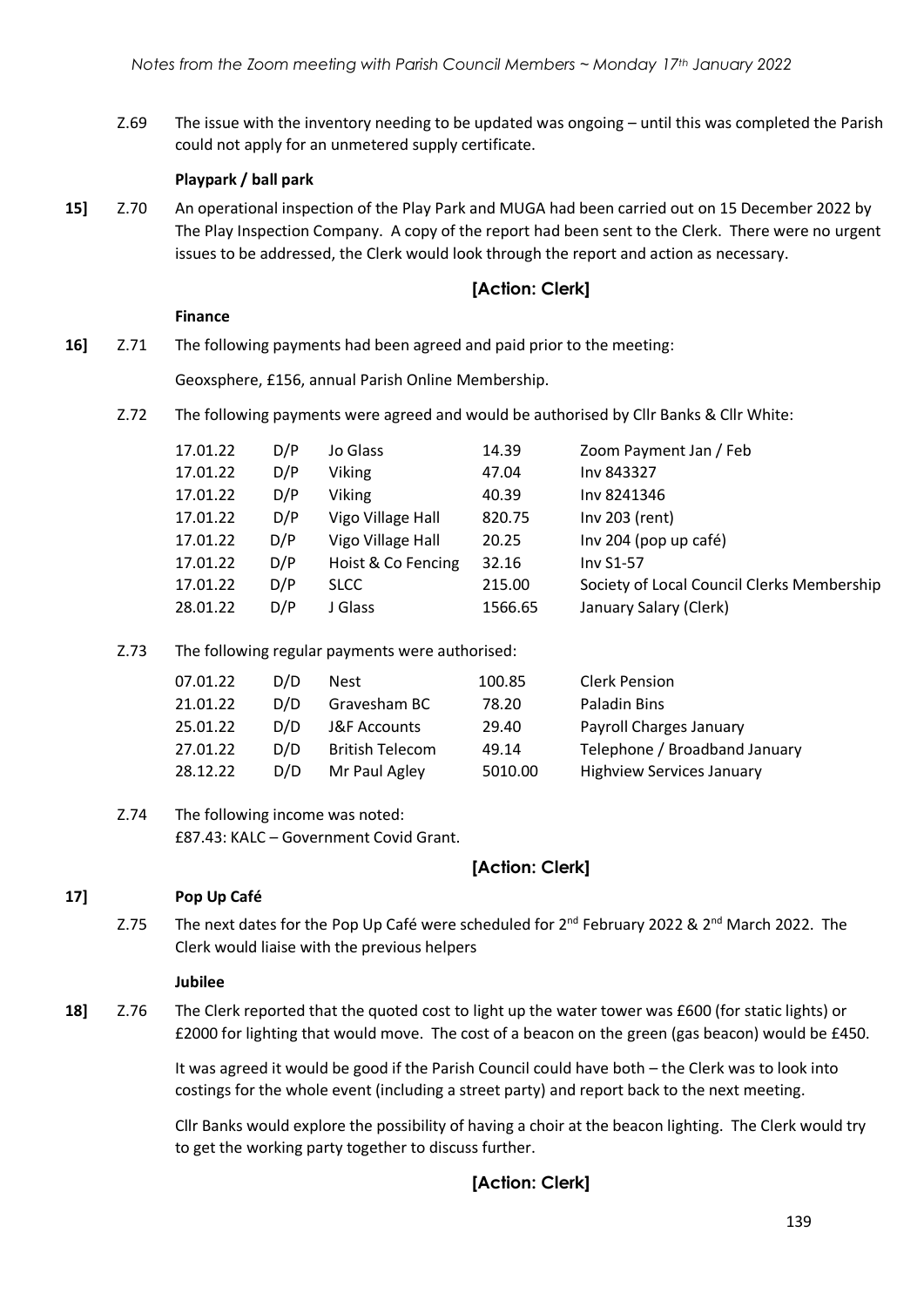### **Chairs Announcements**

- **19]** Z.77 It was noted that the Parish Chairs meeting in December had been cancelled, which was disappointing. An update from GBC on agenda items submitted would be received in due course. Vigo Parish Council had asked for an update on Fowlers Stone Wood (enforcement), Street Cleansing, the Local Plan and the streetlighting contract termination (electrical and structural surveys).
	- Z.78 It was noted that the Councillor patch check lists were due. However, Cllr Banks reported that she and the Clerk had met with Cllr Hawkins who was going to set up a new system whereby issues could reported online to the Clerk, rather than filling in a paper form. Cllr Banks suggested that Members hold off completing their forms until the new system had been set up. The Clerk would speak to Cllr Hawkins regarding this.

## **[Action: Clerk]**

Z.79 It was noted Terry Martin (KALC Chief Executive) was retiring from the organization.

#### **Clerks Report**

- **20]** Z.80 The following information was made available to all Members:
	- Kent Police information on scams (via KALC E-bulletin)
	- Local history event dates (talks by Christoph Bull, local historian)
	- To note that the Gravesham Electoral Review consultation had closed on  $10^{th}$  January
	- KALC news (November / December) including articles on "Kents Plan Bee", EV Charging points, Climate change and the Queens Jubilee
	- NALC bulletin

The Clerk noted that the new Electoral Register had also been received and filed in the Parish office.

Meopham Parish Council were advertising an Assistant Clerk post.

Scope had made an enquiry regarding clothes recycling bins – this had been forwarded to GBC.

Z.81 It was also noted that sadly, former GBC Councillor, Mayor and Honorary Freeman, Bronwen McGarrity had passed away on Christmas Day following some months of ill health.

#### **21] Community Award Scheme Nominations**

Z.82 The Community Award Scheme nominations were discussed briefly, the Clerk was asked to email all Members so that those who weren't present could also vote. The nomination needed to be made by 14<sup>th</sup> February.

## **[Action: Clerk]**

#### 22] **Social Media**

Z.83 The Clerk had been made aware of a local resident advertising dog "day care" on Facebook. The Clerk was asked to contact GBC planning to see if approval should be sought for this.

## **[Action: Clerk]**

#### **23] Covid**

Z.84 Government guidance continued to be "work from home". This would be reviewed regularly. Remote meetings would continue until further notice.

The grant money from the Government had been received (£87.43).